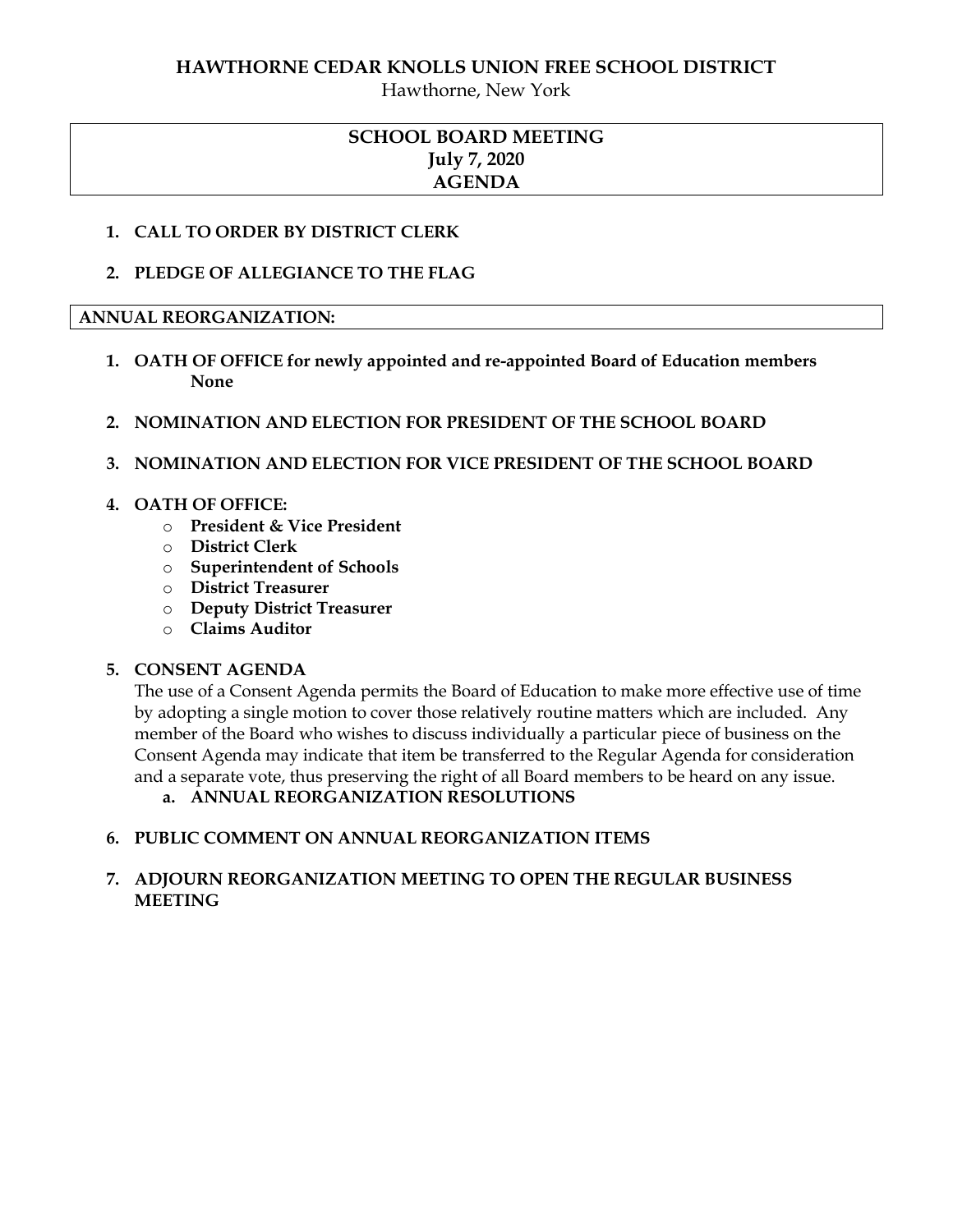# **HAWTHORNE CEDAR KNOLLS UNION FREE SCHOOL DISTRICT**

Hawthorne, New York

#### **REGULAR BUSINESS MEETING**

- **CALL TO ORDER BY BOARD PRESIDENT**
- **APPROVE MINUTES (May 12, 2020 and May 26, 2020)**
- **TREASURER'S REPORT (April 30, 2020 and May 31, 2020)**
- **CLAIMS AUDITOR/WARRANT REPORT (May 28, 2020)**
- **CSE RECOMMENDATIONS** *No report*

## **CONSENT AGENDA**

*The use of a Consent Agenda permits the Board of Education to make more effective use of time by adopting a single motion to cover those relatively routine matters which are included. Any member of the Board who wishes to discuss individually a particular piece of business on the Consent Agenda may indicate that item be transferred to the Regular Agenda for consideration and a separate vote, thus preserving the right of all Board members to be heard on any issue.* 

- Excess one (1) Kimball Piano, which is beyond repair
- Remove technology assets, as per the attached list.

## **REGULAR AGENDA**

- **Revise the Working Conditions for the Assistant Superintendent, Director of Facilities and the Technology Staff, as attached.**
- **Approve Supplemental Memorandum of Agreement (SMOA) between the Hawthorne Cedar Knolls Union Free School District and the Hawthorne Cedar Knolls UFSD Secretarial Bargaining Unit, as attached.**
- **Approve Supplemental Memorandum of Agreement (SMOA) between the Hawthorne Cedar Knolls Union Free School District and the Hawthorne Cedar Knolls Union Free School District UFSD Administrators' Association, as attached.**
- **Approve Supplemental Memorandum of Agreement (SMOA) between the Hawthorne Cedar Knolls Union Free School District and Mark K. Silverstein, as attached.**
- **Approve Addendum Agreement to the 2016-2021 Superintendent's Contract between the Hawthorne Cedar Knolls Union Free School District Board of Education and Mark K. Silverstein, as attached.**